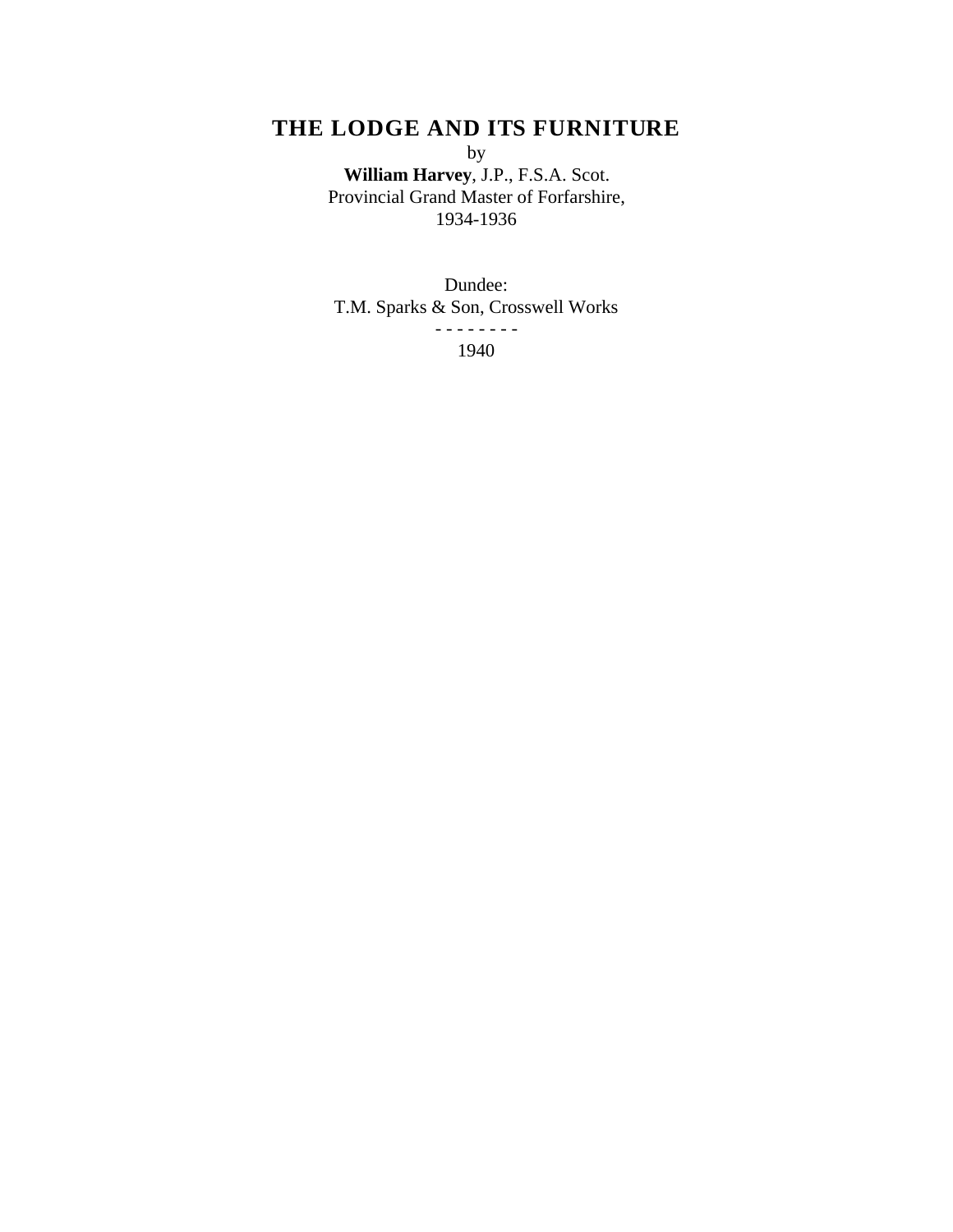### **PREFACE**

Every thoughtful Mason who has pride in his Lodge desires to see it beautifully equipped with furnishings that will add dignity and charm to its walls. I have sought in the following pages to indicate essentials and to dwell upon their significance. The lecture has been delivered to appreciative audiences in various lodges, all of whom have urged that it should receive the permanence of print. I now publish it in the hope that it will stimulate interest amongst brethren of the mystic tie.

## *WILLIAM HARVEY*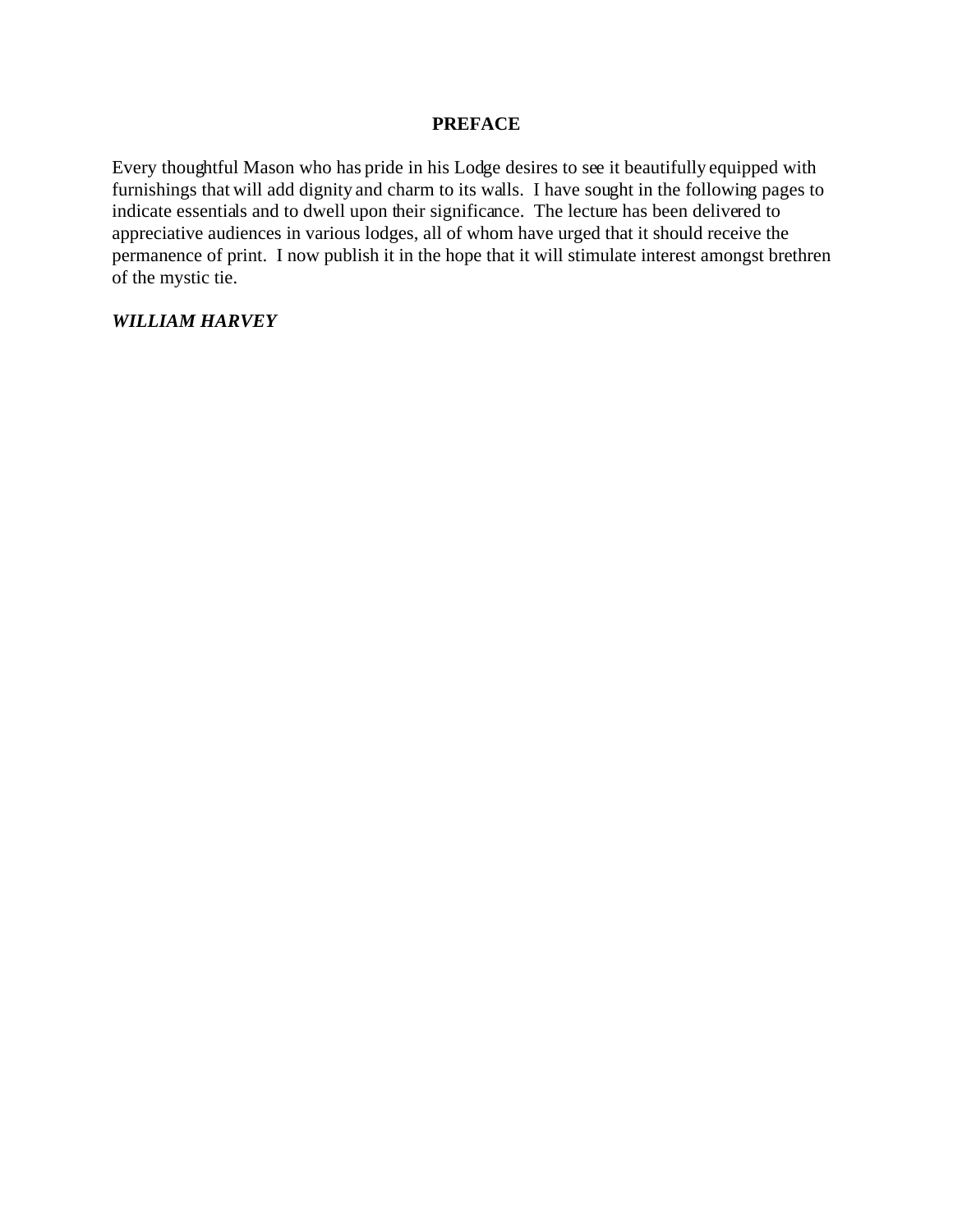## **THE LODGE AND ITS FURNITURE**

The student of Freemasonry who takes his first lesson from one of the many catechisms that circulate among the brethren learns that the form of the Lodge is what is erroneously described as an oblong square, and that its dimensions are, in length from E... to W..., in breadth from N... to S..., in depth from the surface of the earth to its centre, and even as high as the heavens ; and he is told that it is of this vast extent to show the universality of the Science. But, while this represents the Universe as one great Lodge in which Masons all over the world may meet and

### *Strive to live with love and care Upon the level by the square*

 as the ancient Irish inscription has it, the brother becomes increasingly familiar with a Lodge of much lesser extent, and with limits which he can more easily appreciate. To all intents and purposes the building within which he and his brethren meet from time to time for labour and refreshment is the only Lodge he knows, and, if he is of an enquiring turn of mind, he will soon discover that it is a symbol of two very different things. On the one hand it is said to represent the Universe, and on the other it is understood to be modelled more or less upon the Temple of King Solomon. Its furnishing and equipment derive from both, and the blend is not wholly free from confusion. Indeed, it is not possible to separate the two, for at a score of points we find them meeting and conflicting.

The Lodge should be situated due E... and W... and the Craftsman gives three reasons for this: First, because the Sun, the glory of the day, rises in the E.. And sets in the W..., thus lighting every part of the universal Lodge; secondly, because Learning originated in the E..., whence it shed its benign influence on the W...; and, thirdly, the Tabernacle erected by Moses in the Wilderness was, by God s special command, situated due E... and W..., and this, in later days, proved the model or ground plan of the Temple erected by the wise King of Israel to the honour and glory of the one true God. It should have its greatest length from E... to W... and its greatest breadth from N... to S... Dr. Oliver maintains that the form of the Lodge should be a double cube as an expressive emblem of the united powers of darkness and light in the creation, and because the ark of the covenant, and the alter of incense were both of that figure. Dealing with the view that the Lodge is a symbol of the Universe, Bro. Albert G. Mackay puts forward a theory that is ingenious though somewhat fanciful. If, he says, we draw lines on a map of the world, which shall circumscribe just that portion which was known and inhabited at the time of the building of Solomon s Temple, these lines, running a short distance north and south of the Mediterranean Sea, and extending from Spain to Asia Minor, will form an OBLONG SQUARE, whose greatest length will be from east to west, and whose greatest breadth will be from north to south. The oblong square which thus enclosed the whole habitable part of the globe, , he continues, would represent the form of the Lodge, to denote the universality of masonry, since the world constitutes the lodge; a doctrine that has since been taught in that expressive sentence: In every clime the Mason may find a home, and in every land a brother.: Mackay s theory is at first sight plausible, but one ventures to suggest that a CIRCLE rather than an oblong would have been more likely to occur to early students as it would doubtless be more likely to occur to men today as the sort of plane surface to symbolise a world that SURROUNDED them in every direction.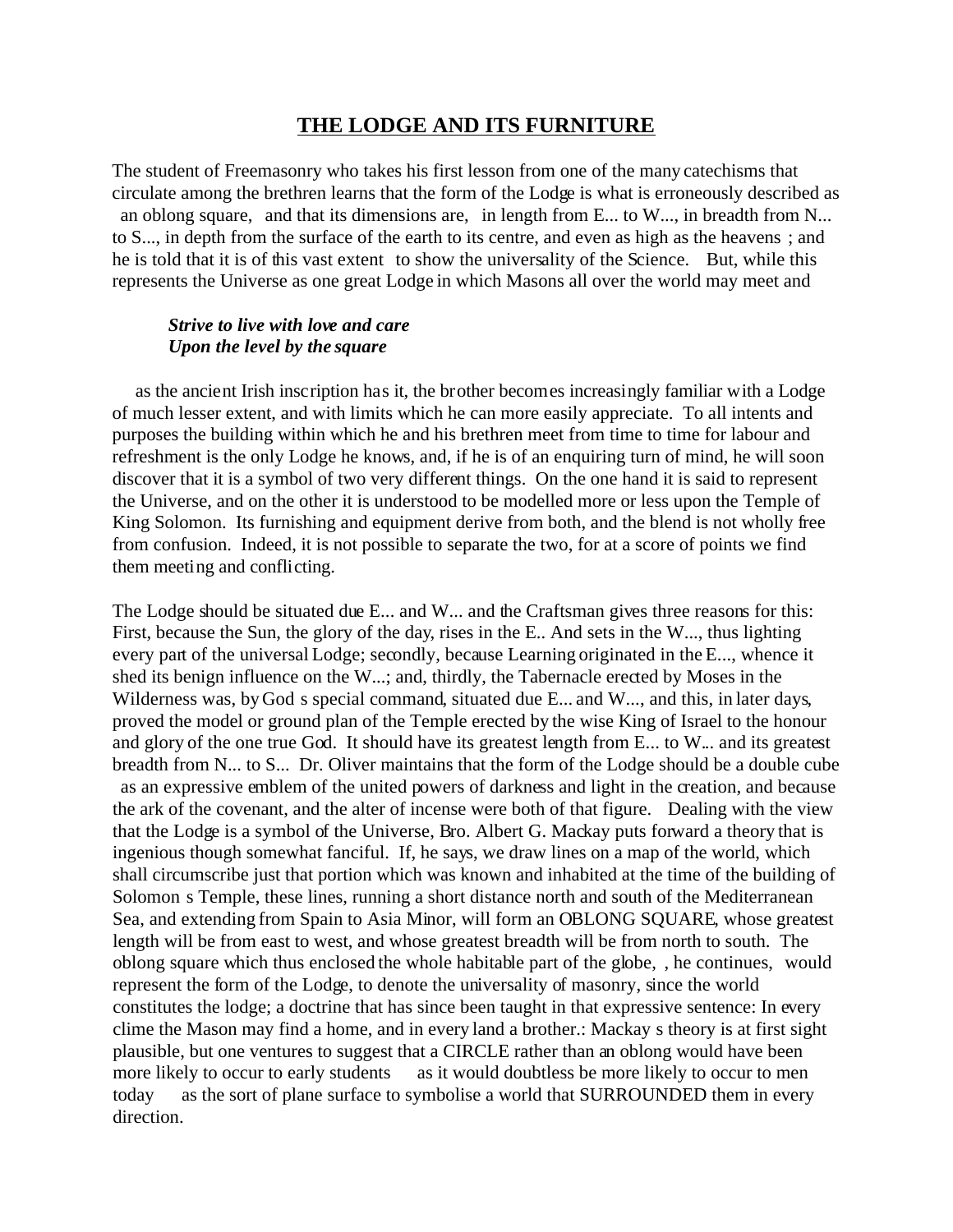Enthusiastic Freemasons who maintain that the Craft, as an organised institution has existed from time immemorial, tell us that our ancient brethren met beneath no other covering than the cloudy canopy of Heaven, and that because of this, and because the Lodge is a symbol of the Universe, the roof is now decorated to represent the starry firmament. Paine, in his Essay on the Origin of Freemasonry, says that, as the study and contemplation of the Creator in the works of the creation, of which the sun, as the great visible object of the adoration of Druids, all their religious rites and ceremonies had reference to the apparent progress of the sun through the twelve signs of the Zodiac and his influence upon the earth. The Masons, he continues, adopt the same practice. The roof of their temples or lodges is ornamented with a sun, and the floor is a representation of the variegated face of the earth, either by carpeting or Mosaic work. It is clear that Thomas Paine was not too well informed on the subject, and while there is some truth in his description of the roof and floor of the lodge, the Masonic conception of the G.A.O.T.U. is more fitly set forth by Bro. William Hutchinson, an eighteenth century Master, who says in one of his Lectures, The Universe is the Temple of the Diety whom we serve; Wisdom, Strength and Beauty are about His Throne as pillars of His works for His Wisdom is infinite, His Strength omnipotent, and Beauty shines through the whole of the Creation in symmetry and order. The Heavens He has stretched forth as a Canopy, the Earth he has planted as a footstool; He crowns His Temple with stars as with a diadem, and with His hand He extends the power and glory. The Sun and Moon are messengers of His will, and all His law is concord. And there cannot be any doubt that, to the modern Christian Freemason at least, the starry roof of his Lodge is a symbol pointing him to the Grand Lodge above where the World s great Architect rules and reigns for ever.

While there is general agreement in the view that the roof of the Lodge is decorated to represent the canopy of Heaven, there is some confusion of thought in connection with the meaning of the covering of the floor. The tracing board, the chequered pavement, and the richly decorated carpet have been confounded one with another, and, even among authorities, it is difficult to find anything approaching harmony. One thing is abundantly plain that, as the roof was painted to represent the starry sky, so the floor was intended to symbolise the fruitful earth. The Catechisms that speak with all the authority of age tell us that the Mosaic pavement is the beautiful flooring of the Lodge, with the Blazing Star in the centre, and the Indented or Tessellated Border as the skirtwork. The beautiful flooring, we are further told, by reason of it s being variegated and chequered, points out to us the diversity of objects which decorate and adorn the whole creation, the animate as well as the inanimate parts thereof. The Blazing Star, or Glory in the centre refers us to the Sun, which enlightens the earth, and by its benign influence dispenses its blessings to mankind in general, which the Indented or Tessellated Border points us to the Planets, which, in their various revolutions, form a beautiful border or skirtwork round the glorious luminary of the day, as the other does round a Mason s Lodge.

 This description of the floor, which has come down from bygone times, is now very generally applied to the carpet of black and white squares which is found in nearly every Lodge. That it is wholly inapplicable must instantly be apparent to every brother who gives a moment s thought to the matter. The carpet is not variegated or many-coloured. It has no richly decorated border that could by any stretch of imagination symbolise the movements of the planets. It seems to be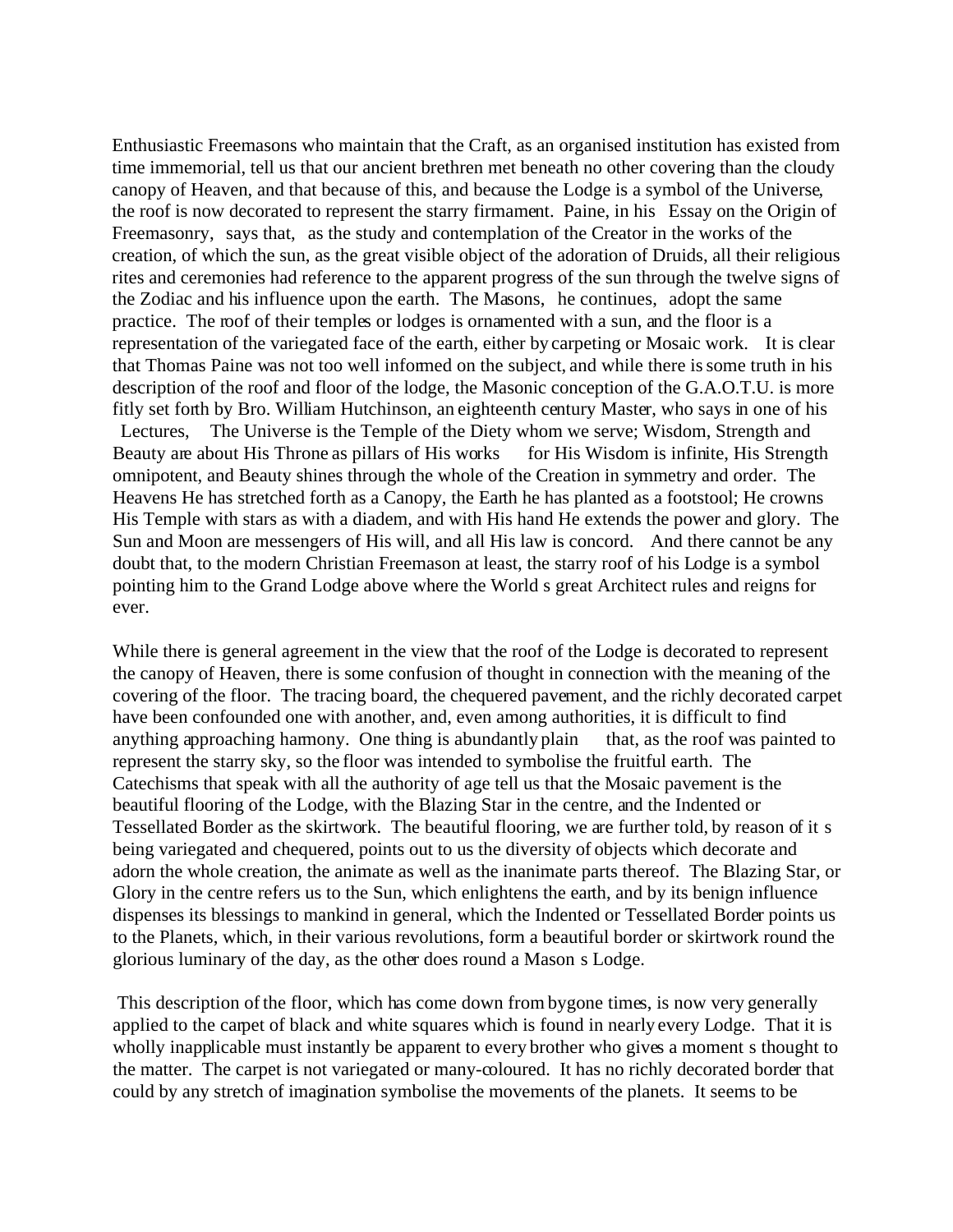nothing else than the squared pavement which according to one not-very-well-founded tradition, formed the ground floor of the Temple, and according to another equally ill-founded was the platform or dais upon which the High Priest walked when offering up the sacrifice of incense at the golden altar. Certain students, seeing the difficulty of reconciling the chequered floorcloth of today with the richly variegated carpet alluded to in the catechisms have suggested that what we now call Tracing Boards were formerly cloths which were spread upon the floor for the purpose of instruction. But here again there is obvious error. If one thing is clear it is that the floor was meant to represent nature in all its varied aspects. No Tracing Board does that. The Tracing Boards of the various degrees concern themselves wholly with pictorial representations of our emblems and symbols, and bear no relation whatever to the highly decorated flooring of the Lodge which, in its earliest signification, sought to symbolise the bounties and blessings of Mother Nature.

The question now arises were the floors of Lodges ever so ornamented, or was the decoration like the dimensions of the Lodge merely an imaginary conceit on the part of those brethren who were instrumental in framing and establishing Speculative Freemasonry s we know it? I have never seen any illustration or description of a carpet that was not wither a Chequered pavement of black and white squares or a Tracing Board made up on symbols, and I incline therefore to the view that the flooring as representative of the riches of old Mother Earth was wholly imaginative. If this be so, whence came the idea?

 The Ancients, and especially the Greeks, says Bailey, adorned their floors, pavements of temples, palaces, etc., with Mosaic, or rather Musaic work; a work composed of many stones, or other matters of different colours, so disposed as to represent divers shapes of ornaments, birds, etc. Critics are divided as to the origin and reason of the name Mosaic. According to Mr. John Fellows, Mosaic, or Musaic, work represents the variegated face of the earth in the places where the ancients used formerly to hold their religious assemblies, and he adds that an imitation of it was made when temple worship was introduced, to reconcile people to the change. La Pluche is more explicit. Referring to agriculture in Egypt, he says, The rural work not being resumed till after the Nile had quitted the plain, the Egyptians for this reason gave the public sign of husbandry the name of Moses, SAVED FROM THE WATERS; and on the same account the nine moons, during which Orus, Apollo, or husbandry continued his exercises, went by the same name. Isis used to clothe herself in such dresses as were agreeable to the different seasons of the year. To announce the beginning of spring, which overspreads and enamels the earth with flowers and verdure, she wore carpets of different colours. The fairly plain meaning of all this, as bearing upon Freemasonry, is that the early devisers of the Science, who desired the brotherhood to look from Nature up to Nature s God, borrowed the idea of the richly-decorated floor as a symbol of the fruitful earth from some of the early religions. I think it may be added that they have been successful in giving thousands of Freemasons even though it may have been rarely, if indeed ever, clothed with material pictorial form on the actual floor of any Lodge.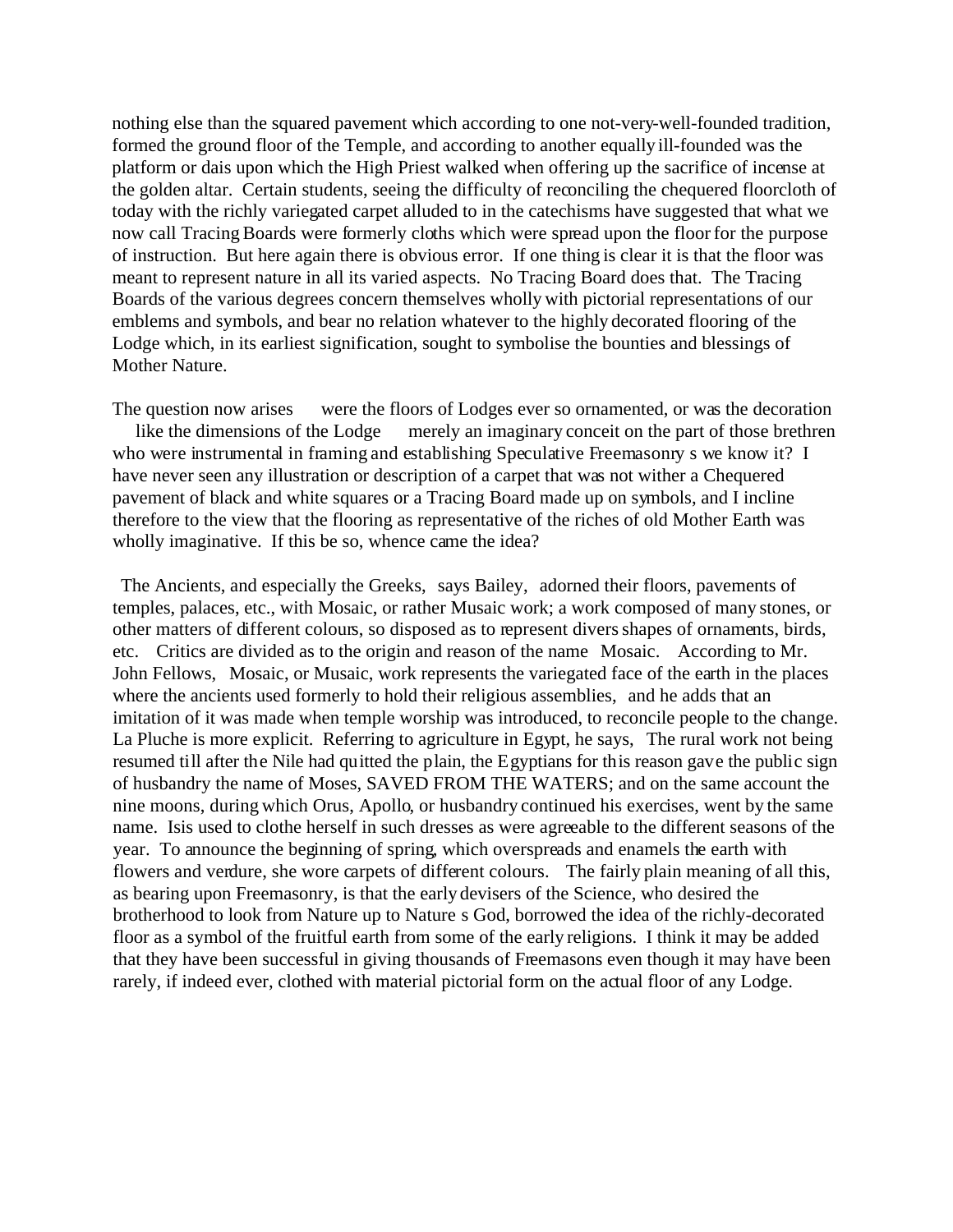In considering the Lodge as a symbol of the Universe it may be said that all is done when we have dealt with the roof, which indicates the sky, and the floor, which suggests the earth. To the walls we give the names of the cardinal points of the compass but beyond doing so, little else may be said as E... and W... and N... and S... are merely expressions of space and are not capable of being presented in any concrete form that would render them intelligible to finite minds.

The Lodge, or meeting-place of the brethren, may next be regarded as a symbol of the Temple and Tabernacle. We have learned that it is situated due E... and W... because these places of Jewish worship were so set down, and when we are informed that the Lodge stands on holy ground, we have a further reference to Jewish faith for this, Masonic tradition affirms, is in allusion to the three grand offerings which met with divine approbation, namely Abraham s willingness to offer up Isaac, the prayers and ejaculations of David which stayed the pestilence, and the many thanksgivings, sacrifices, and offerings made by Solomon in connection with the building, completion and dedication of the Temple.

Dr. Albert G. Mackay tells us that Masons on the Continent of Europe have a prescribed order or ritual of building to which every hall for Masonic purposes must conform. No such regulation exists in this country, but the usages of the Craft have sanctioned certain conditions, and I think there is an instinctive desire on the part of every true Freemason to have a building that, for seemliness and dignity will do honour to the brotherhood. The form of the Lodge-room should be that of a parallelogram, otherwise the familiar oblong square, at least one-third larger from E... to W... than from N... to S... A portion about one-fourth of the entire floor space should be partitioned off from the main hall and then divided into two rooms, one in which the Tyler may receive brethren, and the other in which candidates may be prepared or visitors tested. The ceiling of the main hall should be lofty, to give dignity to the appearance of the building and to secure the health of the brethren by compensating for closed windows. The main hall, or Lodgeroom proper, should be approached by two doors, one on either side of the S.W. s station and leading from the two rooms already mentioned, namely, the Tyler s room and the preparation room. A slightly elevated platform reached by three steps should extend along the whole of the east end of the Lodge. If possible, the building should be lit from the roof, but where this cannot be secured windows should be let into the wall, the sill, according to the Helvetian ritual, being at least seven and a half feet from the floor, so as to secure the brethren and their mysteries from the curious gaze of the outer world.

The floor of the platform at the east end is usually covered with a cloth of black and white squares, and, as the platform is set aside for the accommodation of the Master and other chief officers, it may be that this is really the correct symbol of that chequered pavement upon which the High priest walked, and which is now used as the covering of the main floor and confused with the multi-coloured carpet of tradition.

So far as can be gathered, the floor of the Lodge was not covered until comparatively modern times. The late Bro. Speth, writing in Ars Quatuor Coronatorum (Vol VI, p.105) says, As far back as we can go, we find that the tracing board was figured in chalk or charcoal on the floor of the lodge-room and washed out when the ceremonies ended. The late Bro. E.A.T. Reed is a little more explicit on the subject. In a paper on Masonic Tracing Boards which he contributed to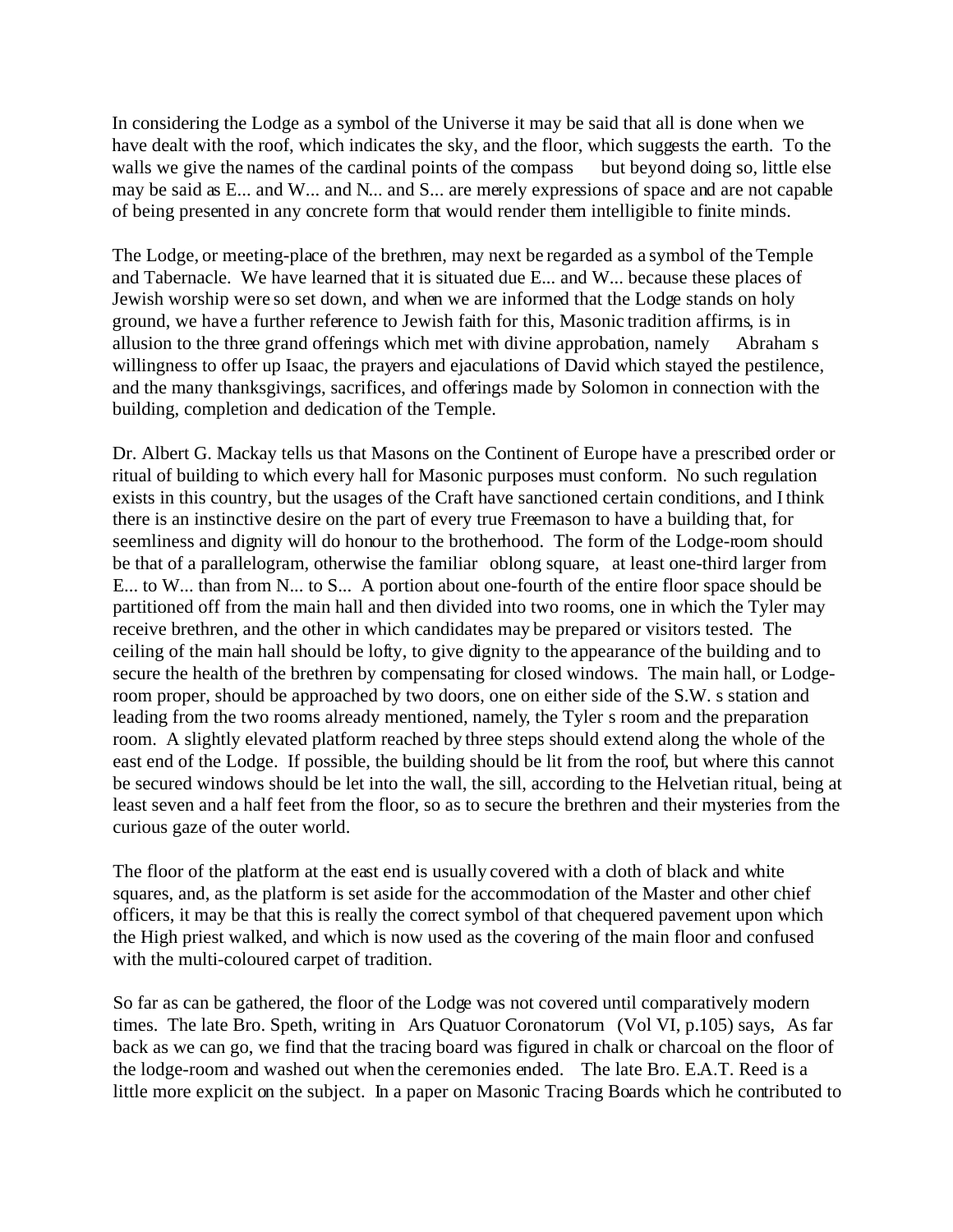Lodge of Research Transactions, 1903-4, he supplies a description of an old-time Lodge, The room in which they met, he says, being bare boards, was sprinkled with sand; when, however, there was an initiation, and probably on other special occasions, a space in front of the Master s pedestal, or in the centre of the room, was left or swept clear of sand, and in this clear space the Tyler drew with chalk, charcoal, and blue stone, or some of these substances, the ground plan of a building or other geometrical figure . . . which was termed drawing the Lodge, and if there had been an initiation it was incumbent on the initiate to wash this drawing out before the Lodge was closed, and neither rank nor position exempted him from the discharge of this office.

Perhaps the very simplest form of a Lodge is that described by Bro. Ladislas de Malczovich in his Sketch of the Earlier History of Masonry in Austria and Hungary, which he contributed to the Transactions of Lodge Quatuor Coronati in 1892. :The room where the brethren of Austria and Hungary assembled was, in those times (i.e., the middle of the eighteenth century) adorned with no symbols at all. In whatever room a Lodge could be held, he writes, an oblong quadrangle was drawn WITH CHALK on the floor, WITHIN which all the members found room. Later on they drew a smaller quadrangle, ROUND which the brethren assembled. Afterwards this quadrangle was STREWN with SAND, and symbols temporarily inscribed, finally the drawn and painted tracing boards (TAPIS) became fashionable.

This custom in Austria and Hungary is not vastly different from what we find at home. As movable Tracing Boards came into popular use the need of drawing designs upon the floor passed away; and probably in deference to a rowing sense of seemliness and dignity, the simple but impressive chequered carpet of modern times became part of the equipment of the Lodge. It is generally accepted that this carpet is the present-day representative of the traditional squared pavement of the Temple, but a contributor to Miscellanea Latomorum (Vol. III, p.65) makes the interesting suggestion that it may be a survival of the operative s Tracing Board, which , he says, was ruled in squares (or lozenges, equal to two equilateral triangles on opposite sides of the same base) to ensure accuracy in setting out designs.

The Carpet which is now an almost necessary part of the furnishing of a Lodge, and is regarded as one of the Ornaments is looked upon as sacred by one group of Masonic Students who assert that no one should tread upon it except the candidate and those officers who take part in the ceremonial, and that other brethren who find it necessary to move about should do so beyond its border. It seems to me an unnecessary investiture of sanctity, and I have not seen any explanation of how a brother entering or retiring from a Lodge could reach the point of salute without trespassing upon this so-called sacred ground.

The catechisms set forth that the furniture of the Lodge consists of the Volume of the Sacred Law, the Square, and the Compasses; and these rest upon the Altar, which is the central point of interest for every brother from the moment of his being admitted to the blessing of Masonic light. Considerable difference of opinion exists as to the form and substance of the Altar. There is general agreement that it should be a double cube, but many favour the view that, like its Jewish prototype, it should have four horns, and in America it is sometimes so equipped. It is usually of wood, richly carved, but some authorities maintain that, to be correct, it should be of white marble.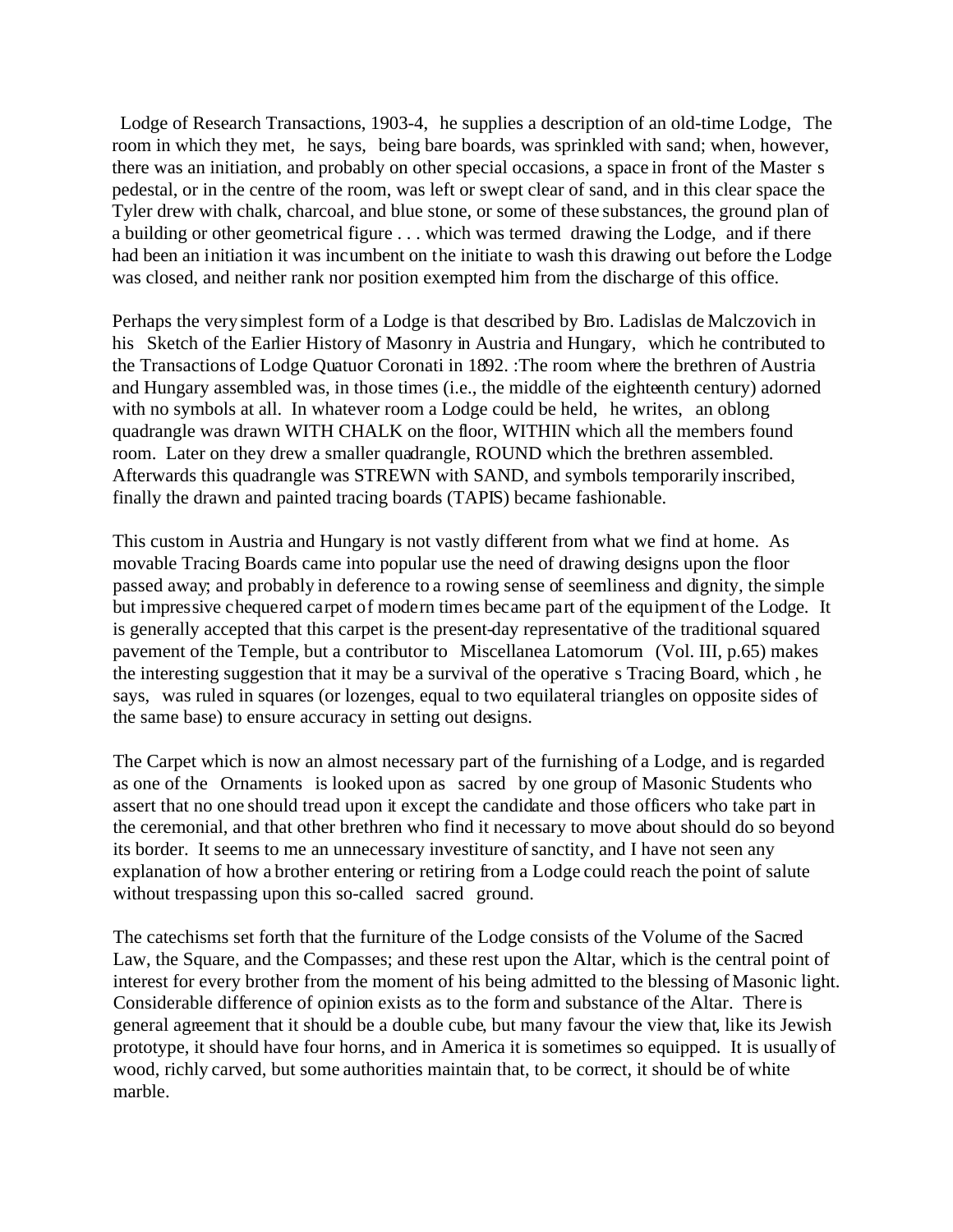The position of the Three Great Lights has given rise to much discussion, and no agreement has been reached. There are those who maintain that it is not necessary that the Volume of the Sacred Law should be opened, and that a person could be quite properly obligated on the closed book just as he takes the oath in an English court of justice. Others maintain that it should be opened and so placed that the Master in the E... may read from it, while a third section favour the contrary view that it should be reversed so that the candidate may see that it is really the Volume of the Sacred Law.

Even when brethren agree that the Book should be opened they differ as to the particular chapter which should be revealed. Mackay in his Lexicon  $(8<sup>th</sup>$  ed., 1883) says that we have no special directions about the Chapter at which it ought to be opened, and another expresses the view that as Psalm cxxxiii. ( Behold how good and pleasant it is for brethren to dwell together in unity ) has a general application to all work in the Lodge, it suffices for all degrees. Dr. Oliver, dealing with the question in the Book of the Lodge  $(3<sup>rd</sup>$  ed., 1864, p.70) says, In the First Degree it is usually unfolded at Ruth iv,., 7; in the Second Degree at Judges xii., 6; and in the Third at I Kings, vii, 13, 14 . . . At different periods during the last (eighteenth) century Genesis xxii. And xxviii. Were indifferently used for the First Degree; I Kings vi., 7, and 2 Chronicles iii., 17, for the Second; and Amos v., 25, 26, and 2 Chronicles vi., for the Third. It is, however, adds Oliver, a matter of little importance provided the passage corresponds with the structure of any part of the degree.

Generally speaking, in Scottish Lodges the Scriptures are opened at Psalm cxxxiii., Amos vii., 7,8, and Ecclesiastes xii. In the First, Second and Third Degree respectively. An inquirer in Miscellanea Latomorum (Vol I., p.98) asked why this WAS the general practice in Scotland, and received an answer in the following terms (Vol I., p. 136). A perusal of the passages of Scripture referred to should at once indicate their bearing on the several Degrees. The First Degree is that of Hewer, the Second Degree is that of the Builder to whom a plumb-line is essential, and the Third Degree is that of the Architect. The Psalm referred to is in praise of BROTHERLY LOVE. The passage from Ecclesiastes is a dignified REFLECTION ON THE SUBJECT OF DEATH. It is much more appropriate than Hamlet s soliloquy on the skull which some Lodges introduce. This explanation is fairly ingenious, but I fear it will not satisfy everybody.

The actual position of the Square and Compasses when resting upon the V.S.L. has been a much debated point. Some argue that the limbs of the Square should extend towards the W... because the brethren are obligated within it, while others maintain that the limbs should lie towards the E... as the square is dedicated to the R.W.M. Equally diverse views are held with regard to the Compasses, some brethren arguing that the limbs should extend to the E... to signify that the R.W.M. should keep within the compass of his authority, while others assert that, as the Compasses are dedicated to the Craft, the limbs should lie towards the W... since the brethren are enjoined to keep themselves within its points. Those who stand for the position that the limbs should lie towards the E... add the plausible argument that in this position they lie conveniently to the hand of the brother who is taught in the Third Degree that he is now at liberty to use the Compasses to make the circle of his Masonic duty complete. Even the question of which point should be disclosed in the Second Degree has been debated. Those who say that the points